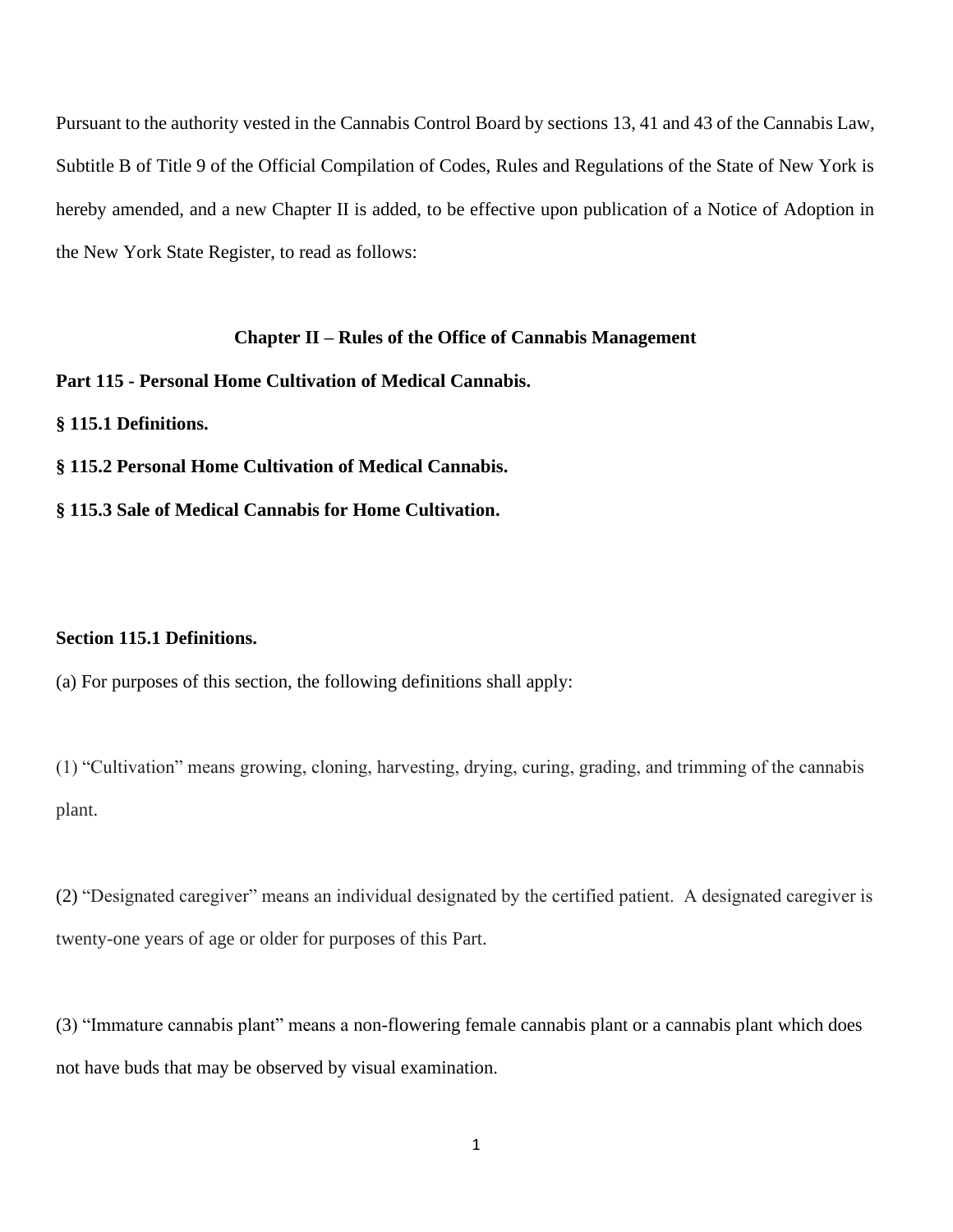(4) "Mature cannabis plant" means a female plant that has flowered and that has buds that may be observed by visual examination.

(5) "Office" means the New York State office of cannabis management.

(6) "On the grounds" means the external areas of the private residence where the individual resides and has legal rights to use such external areas for their own purposes, including but not limited to, a backyard or any land adjacent to the private residence.

(7) "Personal Home cultivation" means growing, cloning, harvesting, drying, curing, grading, and trimming of cannabis plants for medical use that is subject to Cannabis Law Article 3 and Penal Law Article 222.

(8) "Private residence" means any building or part of a building, or structure designed and occupied for residential purposes, including but not limited to a private home; townhouse; condominium; co-op; apartment; or mobile home. For purposes of this Part, a hospital, hotel, motel, resort, or other similar public accommodation, shall not be considered a private residence, except as may be expressly allowed by the Board.

(9)"Process" or "Processing" means extracting, preparing, treating, modifying, compounding, manufacturing or otherwise manipulating cannabis for use to concentrate or extract its cannabinoids. For purposes of this section, processing does not include growing, cultivation, cloning, harvesting, drying, curing, grinding, or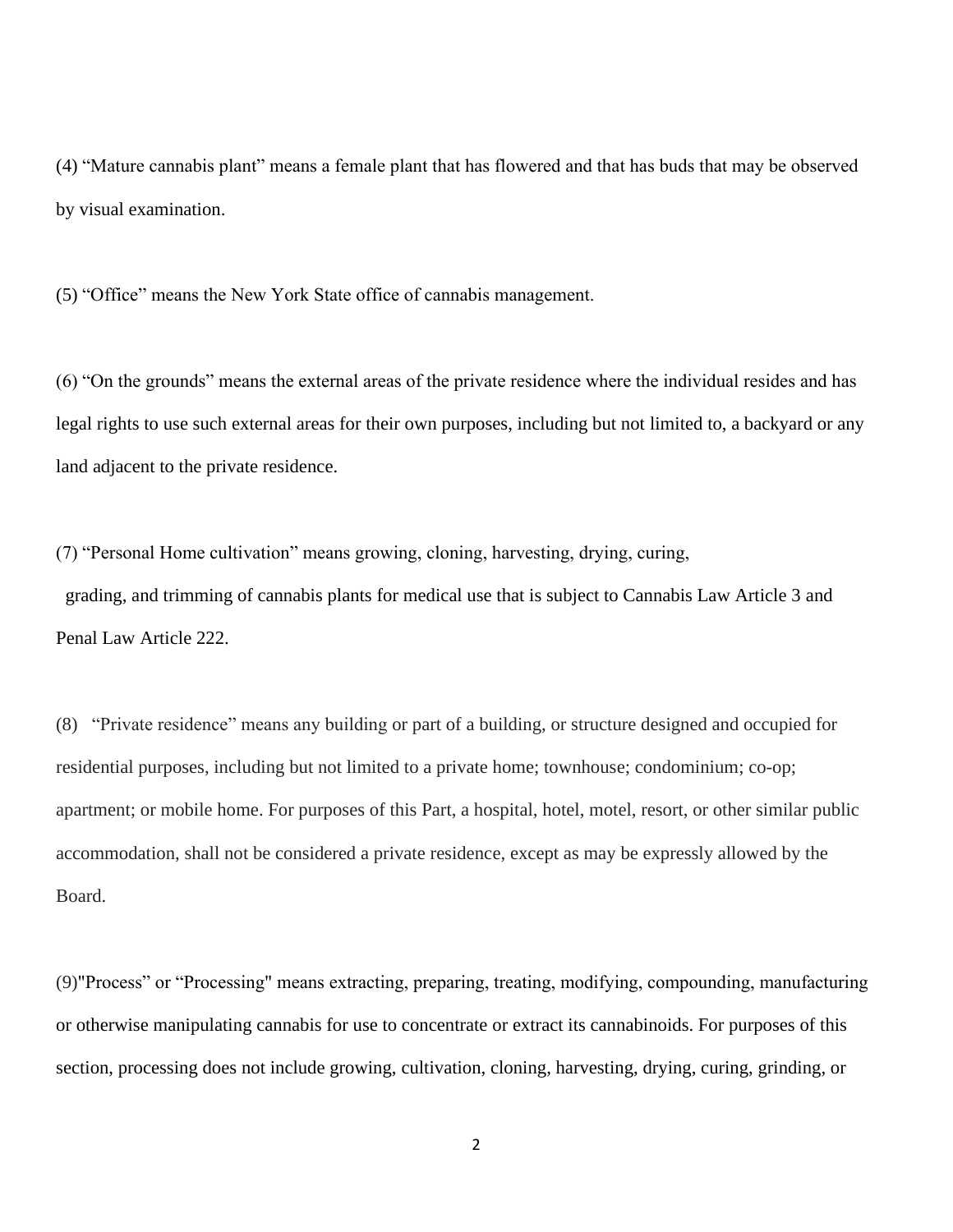trimming.

## **Section 115.2 Personal Home Cultivation of Medical Cannabis.**

(a) Certified patients twenty-one years of age or older may cultivate cannabis for personal use pursuant to Section 115.2 of this Part.

(b) Designated caregivers twenty-one years of age or older, caring for a certified patient either younger than twenty-one years of age or whose physical or cognitive impairments prevent them from cultivating cannabis, may cultivate cannabis for use by such patient, provided that no patient may have more than one designated caregiver grow on their behalf.

(c) The personal home cultivation of medical cannabis may only occur in, or on the grounds of, a person's private residence.

(d) No certified patient shall plant, cultivate, harvest, dry, process or possess more than three mature cannabis plants and three immature cannabis plants at any one time.

(e) No more than six mature and six immature cannabis plants may be cultivated, harvested, dried, or possessed within any private residence, or on the grounds of any private residence.

(f) No certified patient or designated caregiver shall sell or barter any cannabis seeds, immature cannabis plants, mature cannabis plants, or cannabis, produced by a plant cultivated pursuant to this Part, to any other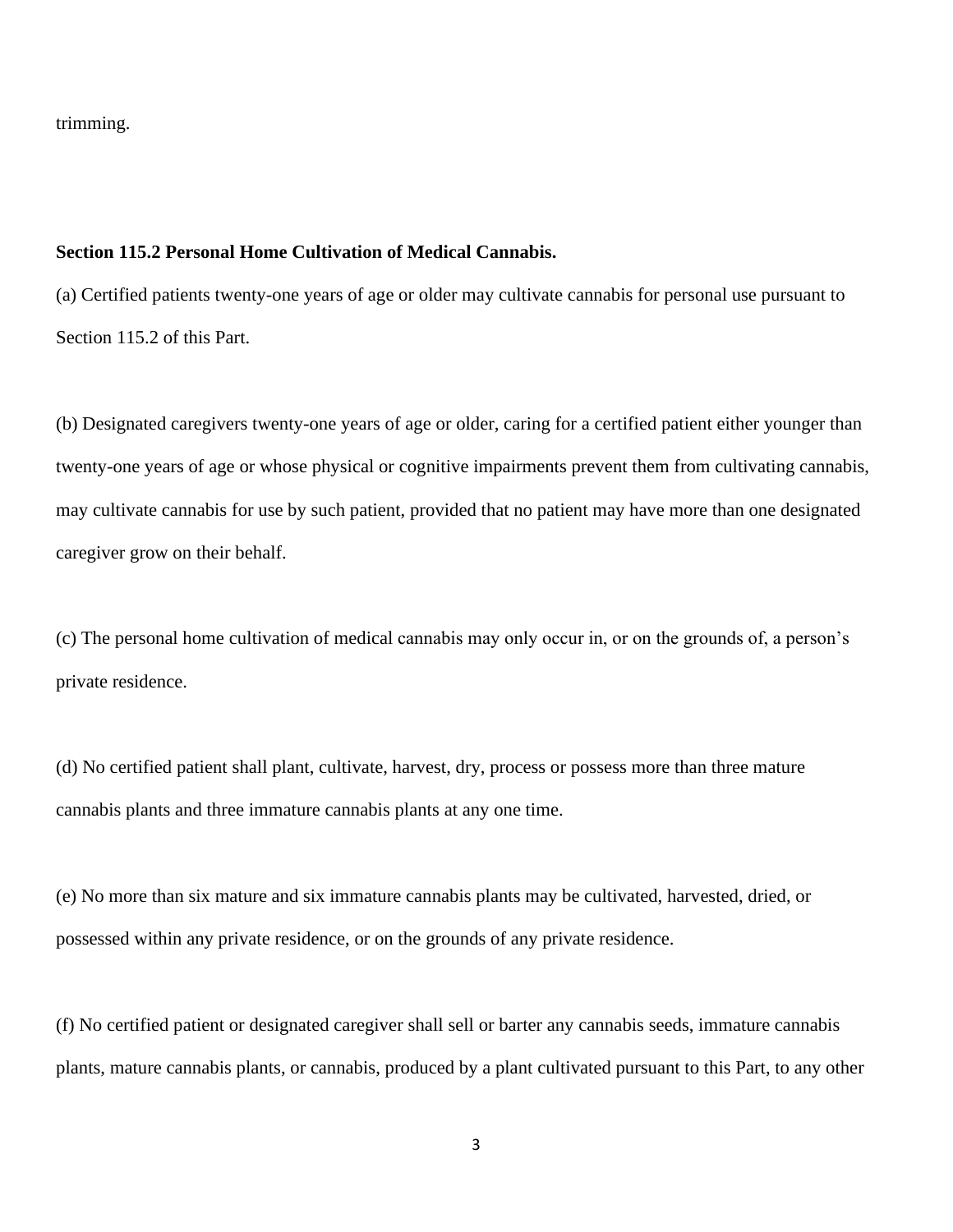person. This subdivision does not prohibit the transfer, without compensation, to a certified patient or a designated caregiver twenty-one years of age or older, up to three ounces of cannabis and up to twenty-four grams of concentrated cannabis.

(g) A certified patient or designated caregiver may lawfully possess up to five pounds of personal home cultivated cannabis in their private residence or on the grounds of such person's private residence per section five of penal law section 222.15.

(h) Except as otherwise approved by the Office, no certified patient or designated caregiver shall process cannabis at home by means of any liquid or gas, other than alcohol, that has a flashpoint below 100 degrees Fahrenheit.

(i) Immature cannabis plants and mature cannabis plants must be stored in a secure location within a private residence or on the grounds of such certified patient or designated caregiver's private residence; and reasonable measures must be taken to ensure that such plants, and any cannabis cultivated from such plants, is not readily accessible to anyone under the age of 21. Such reasonable measures may include but are not limited to:

(1) conducting cannabis cultivation in an enclosed area, which may not be plainly visible from public view, including from the street of the private residence or on the grounds of the certified patient or designated caregiver's private residence; and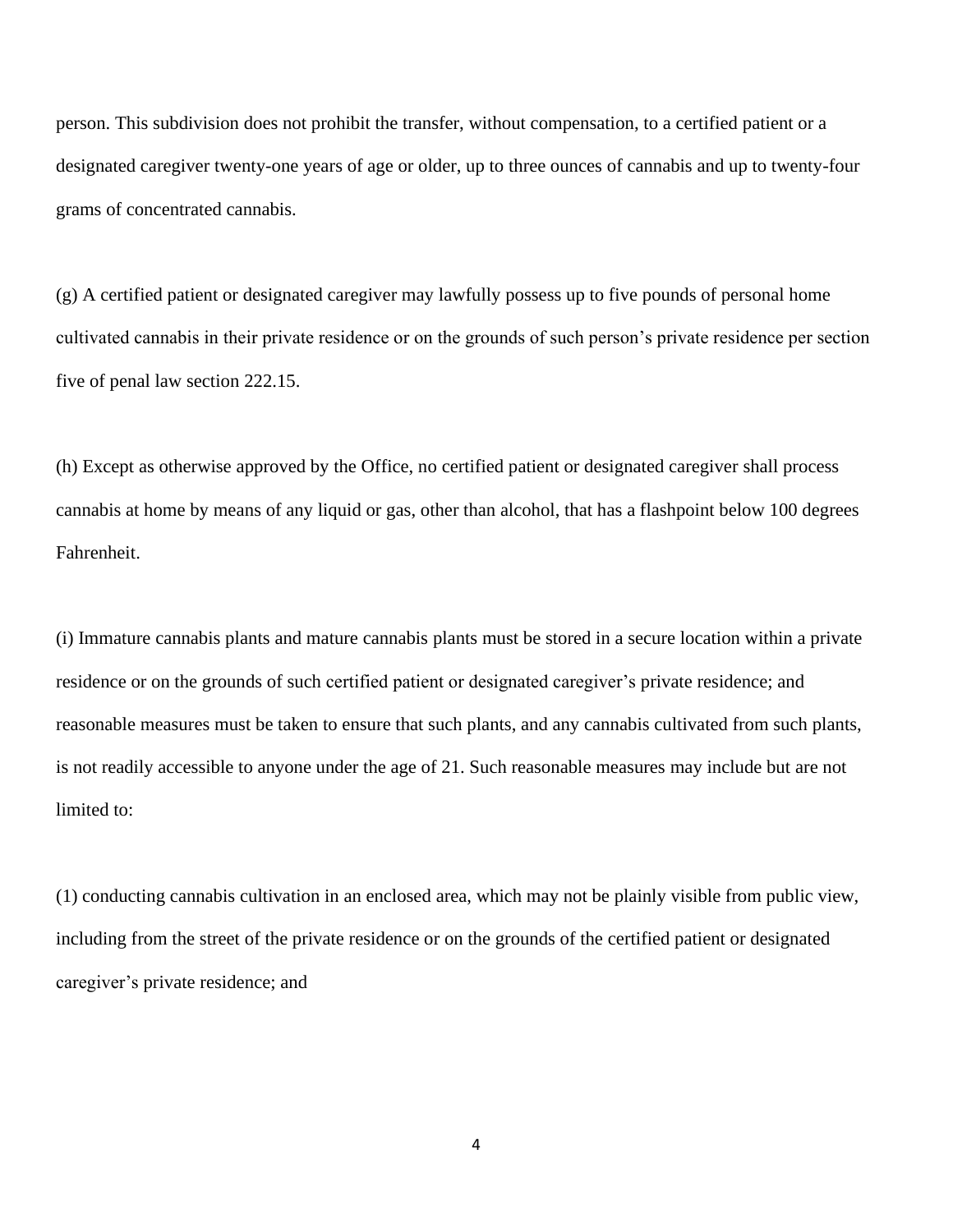(2) locking and storing cannabis in a manner that prevents theft, loss, or access, which may include, but are not limited to locks, gates, doors, fences, and other barriers by an unauthorized person, including a person under the age of 21.

(j) Certified patients utilizing a designated caregiver shall identify a single site for cultivation of their medical cannabis.

(k) Designated caregivers growing on behalf of a certified patient may grow up to six cannabis plants for one certified patient. A designated caregiver can grow for up to four certified patients at a time. Provided however, a designated caregiver shall not grow more than twelve cannabis plants.

(l) In addition to the requirements in Section 115.2 of the Part, designated caregivers shall:

(1) keep any cannabis being cultivated for the designated caregiver's certified patient separate from any other cannabis being cultivated, and in a manner that can readily determine to whom such cannabis plants belong;

(2) only receive reimbursement for the actual costs of goods, materials, or utilities for which they have incurred expenses directly related to the cultivation of cannabis for the certified patient, and not receive reimbursement or compensation for their time, knowledge, or expertise;

(3) not sell any cannabis produced by any immature cannabis plant or mature cannabis plant which is or was cultivated for a certified patient, even if the certified patient no longer needs or wants such cannabis; and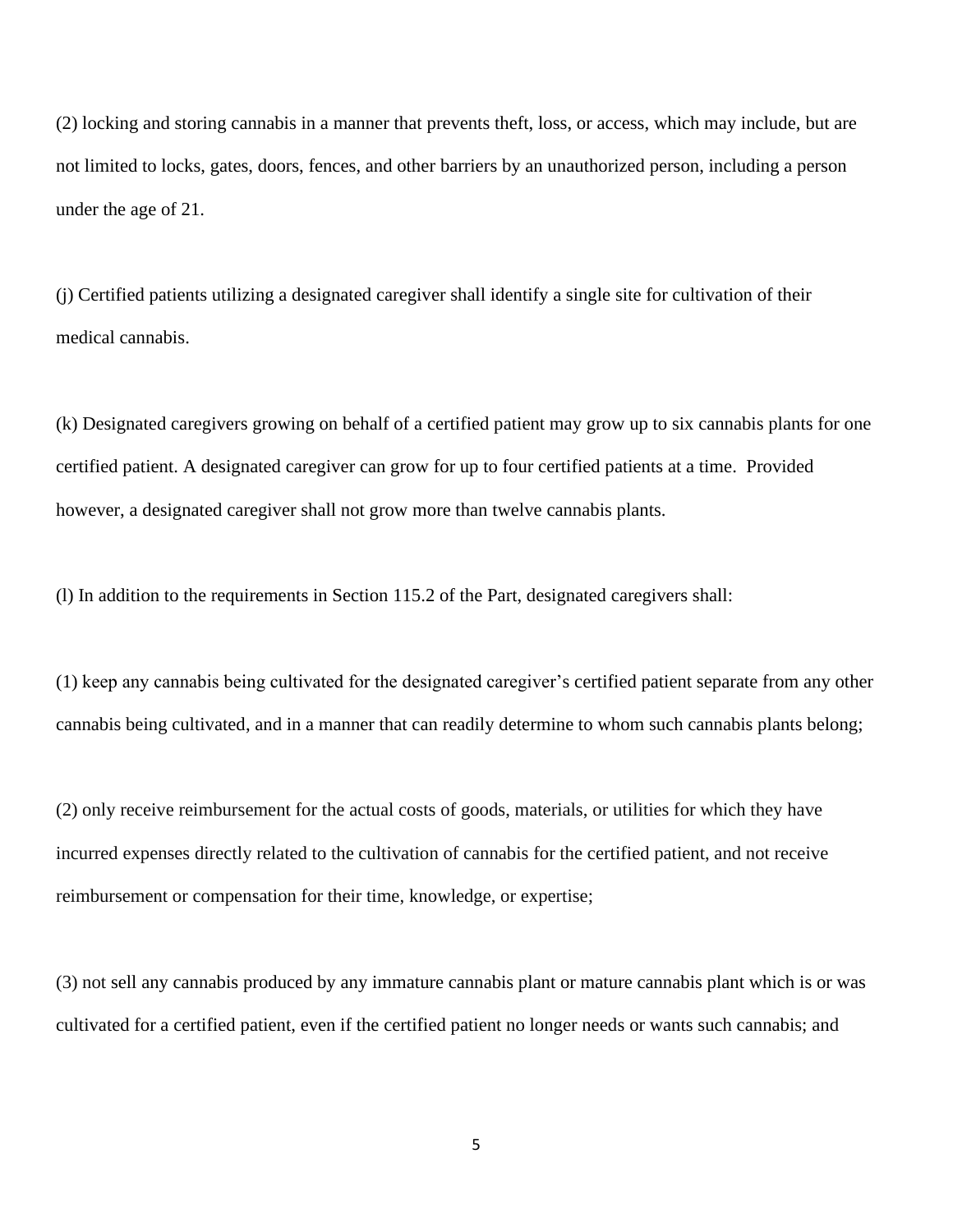(4) only cultivate cannabis at, or on the grounds of, the designated caregiver's private residence or the certified patient's private residence.

(m) No landlord may refuse to lease, or otherwise penalize a certified patient or designated caregiver solely for engaging in medical cannabis activity as authorized by this Part and in accordance with Cannabis Law, except:

(1) if failing to do so would cause the landlord to lose a monetary or licensing related benefit under federal law or regulations; or

(2) if a property has in place a smoke free policy, it is not required to permit the smoking of cannabis products on its premises, provided no restriction may be construed to limit the certified medical use of cannabis.

(n) Section 115.2(k) of this Part does not exempt an individual from being liable for any property damage as outlined in their lease agreement.

## **Section 115.3 Sale of Medical Cannabis for Home Cultivation**

(a) No person or entity shall sell medical cannabis plants or seeds for home cultivation unless it has complied with the Cannabis Law, this Part, any other applicable federal and state rules, regulations and laws as amended for medical cannabis, and is a registered organization registered in accordance with Article 3 of the Cannabis Law or a licensee authorized by the Office of Cannabis Management.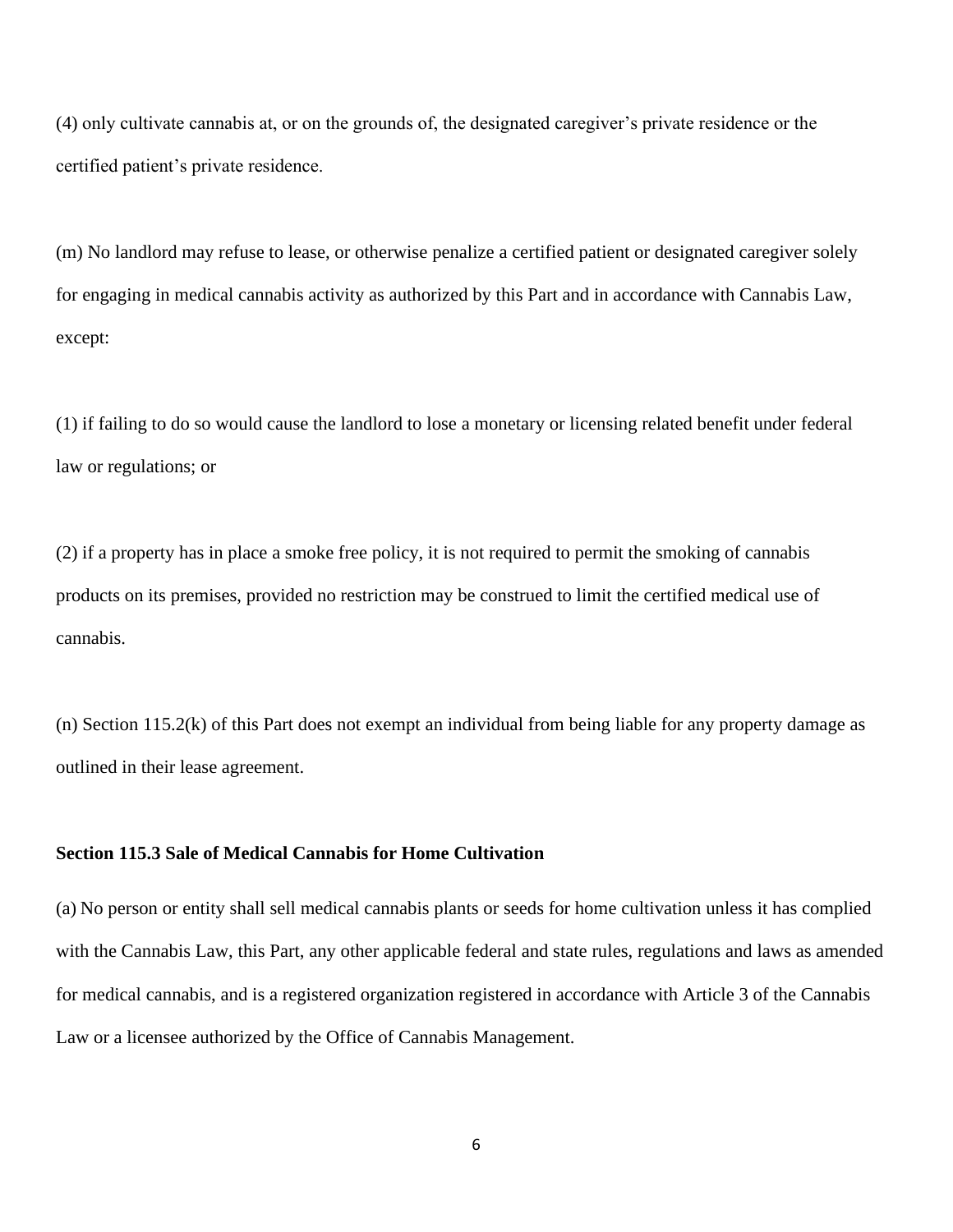(b) Prior to selling medical cannabis for home cultivation, registered organizations or licensees shall update standard operating procedures to include activities related to home cultivation and furnish the standard operating procedures to the Office upon request.

(c) Packaging and Labeling requirements. Notwithstanding any other law or regulation, each cannabis plant or package of seeds for sale shall be labeled with an unobstructed and conspicuous label prior to being transported to the dispensing facility or delivered to the patient as follows:

(1) Labeling shall include the following information:

(i) strain name in bold type;

(ii) product type (eg cannabis seeds, cannabis plant);

(iii) potential potency, as confirmed by testing of the parent cannabis plant (THC:CBD levels);

(iv) date of harvest;

(v) unique identification number (UID);

(vi) any pesticides used in the cultivation;

(vii) name of the entity, licensed or registered with the Office, that cultivated the cannabis;

(viii) name of the entity, licensed or registered with the Office, that sold the cannabis, if different from cultivator;

(ix) for seeds, a seed count and net weight must be included on the packaging label in US customary units and metric;

(x) a warning to "keep out of reach of children"; and

7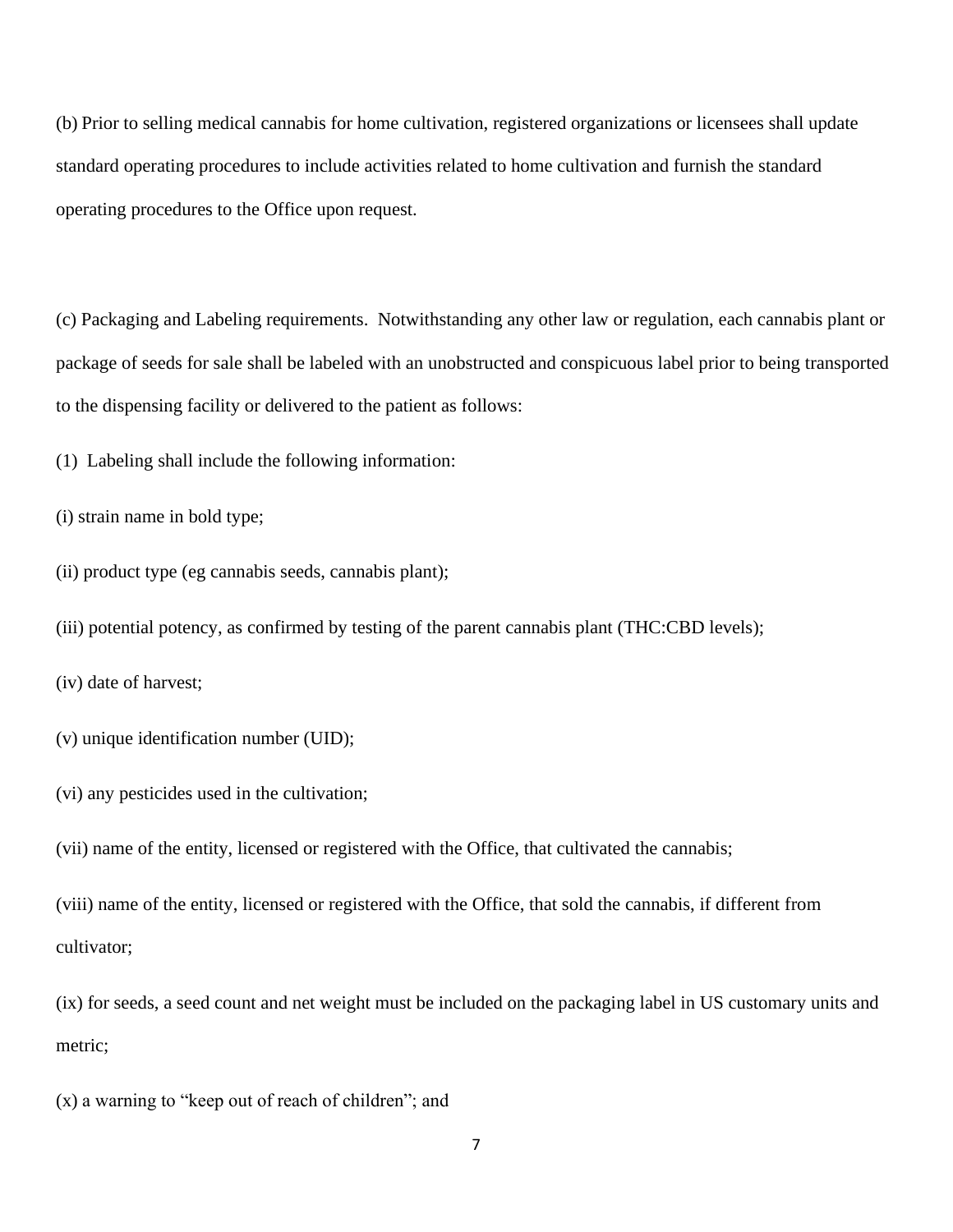(xi) any other information as determined by the Office.

(2) The label shall be printed on or affixed to any package or container that is used to display the cannabis seed or cannabis plant for retail sale.

(3) Packaging shall be in a manner that is not attractive to minors and that preserves the integrity of the cannabis. Seed packaging shall not be plastic.

(4) Packaging and labeling shall not contain any untruthful or misleading statements including, but not limited to, health or benefit claims.

(d) Transport. Notwithstanding any other law or regulation, a registered organization or licensee shall transport medical cannabis for home cultivation in a manner determined by the Office and shall ensure that the following are provided to the dispensing facility, patient, or designated caregiver receiving the transport or delivery:

(1) written instructions for basic care and environmental considerations for the plants (light, water, temperature controls) and the method for destruction if necessary, such as if the plants develop disease, or die; and

(2) disclosure of any pesticide used in cultivation and a document signed by a duly authorized representative from the registered organization or licensee attesting that only pesticides that are registered by the New York State Department of Environmental Conservation or that specifically meet the United States Environmental Protection Agency registration exemption criteria for Minimum Risk Pesticides, and only in accordance with section 325.2(b) of title 6 of the NYCRR have been used;

(e) Storage at the dispensing facilities. Notwithstanding any other law or regulation, all medical cannabis seeds and immature plants shall be: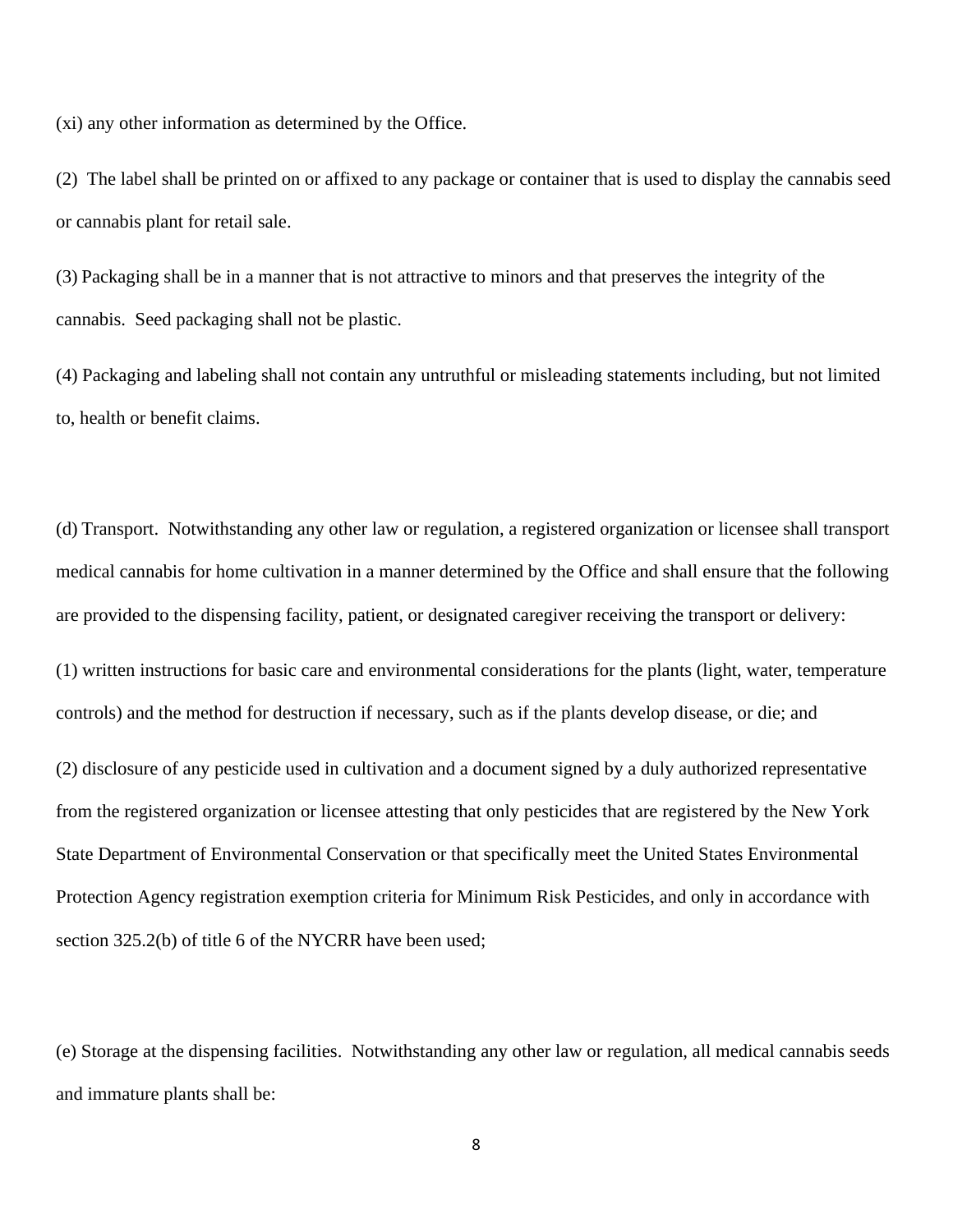(1) stored in a secure area or location within the dispensing facility accessible to the minimum number of employees essential for efficient operation, to prevent diversion, theft or loss; and

(2) stored in such a manner as to protect against physical, chemical and microbial contamination and deterioration. However, a registered organization or licensees shall not apply any pesticides to live plants at the dispensing facility;

(f) Sales of medical cannabis for home cultivation. Registered organizations or licensees shall:

(1) only conduct sales of medical cannabis for home cultivation at their dispensaries or via delivery service to certified patients twenty-one years of age or older or their designated caregivers who are registered with the Office;

(2) sell seeds and immature plants only in quantities determined by the Office in guidance.

(3) provide certified patients or their designated caregivers with a safety insert at the time of sale consistent with guidance issued by the office. The safety insert shall include:

(i) the medical cannabis strain and potential potency;

(ii) information about contraindications;

(iii) warning of adverse effects and/or any potential dangers stemming from the use of medical cannabis;

(iv) instructions for reporting adverse events;

(v) a warning about driving and operation of mechanical equipment while under the influence of medical cannabis;

9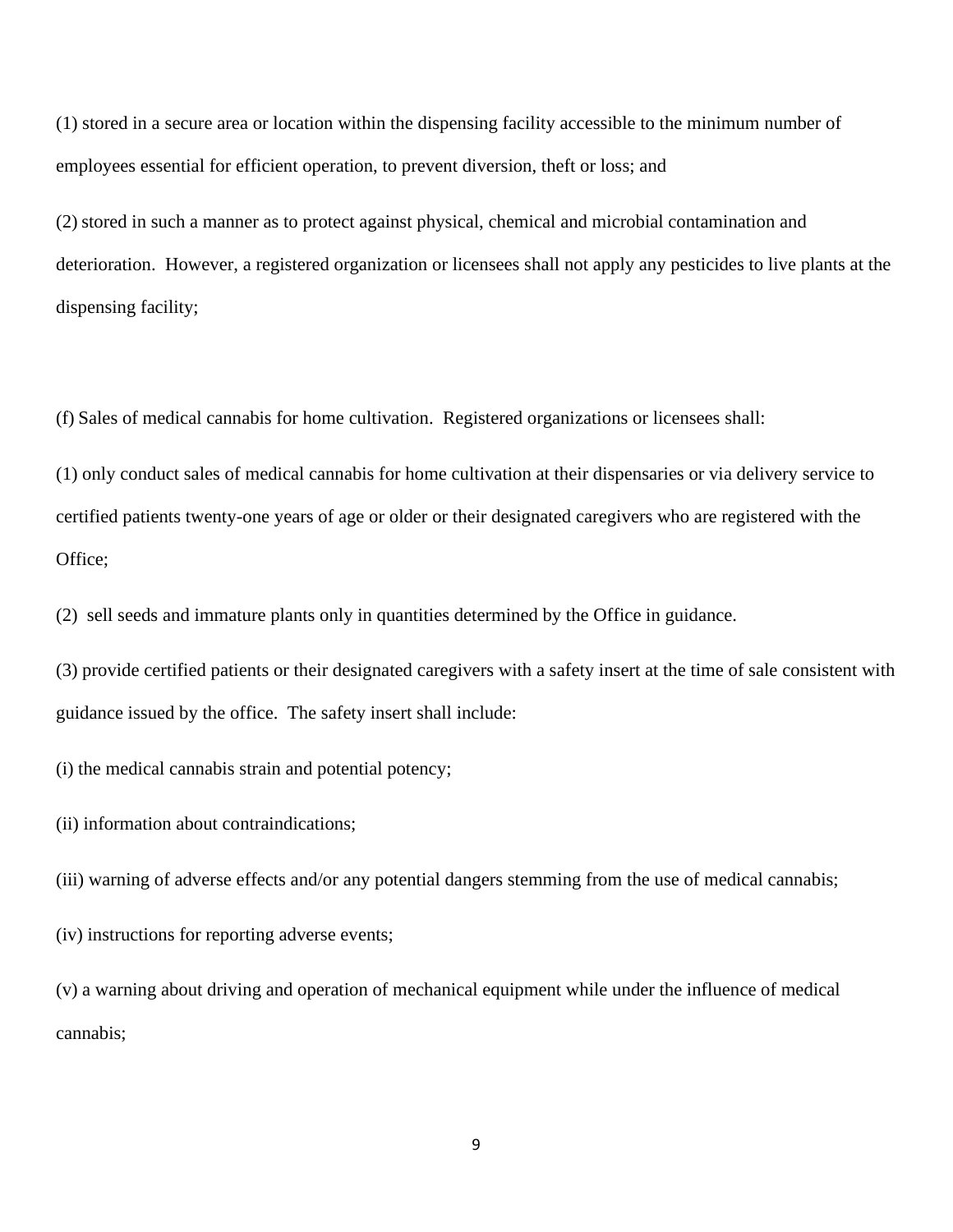(vi) information on tolerance, dependence and withdrawal, and substance abuse, how to recognize what may be problematic usage of medical cannabis and how to obtain appropriate services or treatment;

(vii) language stating medical cannabis seeds and plants must be kept secure and out of reach of children;

(viii) language stating that the certified patient, or designated caregiver, may not distribute medical cannabis to anyone else;

(ix) language stating that unwanted, excess, or contaminated medical cannabis must be disposed of in a manner that makes it nonrecoverable beyond reclamation, except for stalks, stems, fan leaves, root balls, and soil media; (x) language stating that medical cannabis for home cultivation is not required to be, and has not been, safety compliance tested; and

(xi) any other information as determined by the Office.

(g) Reporting and recordkeeping. Notwithstanding any other law or regulation, registered organizations or licensees shall perform seed to sale tracking of medical cannabis for home cultivation and submit seed to sale data from the registered organization's or licensee's system of record to the Office in a format as determined by the Office.

(h) Returns, complaints and adverse events.

(1) Medical cannabis seeds or plants returned to the dispensing facility shall be securely stored separate from working inventory while awaiting disposal and disposed of as determined by the Office.

(2) Registered organizations or licensees shall notify the Office within 24 hours of the following;

10